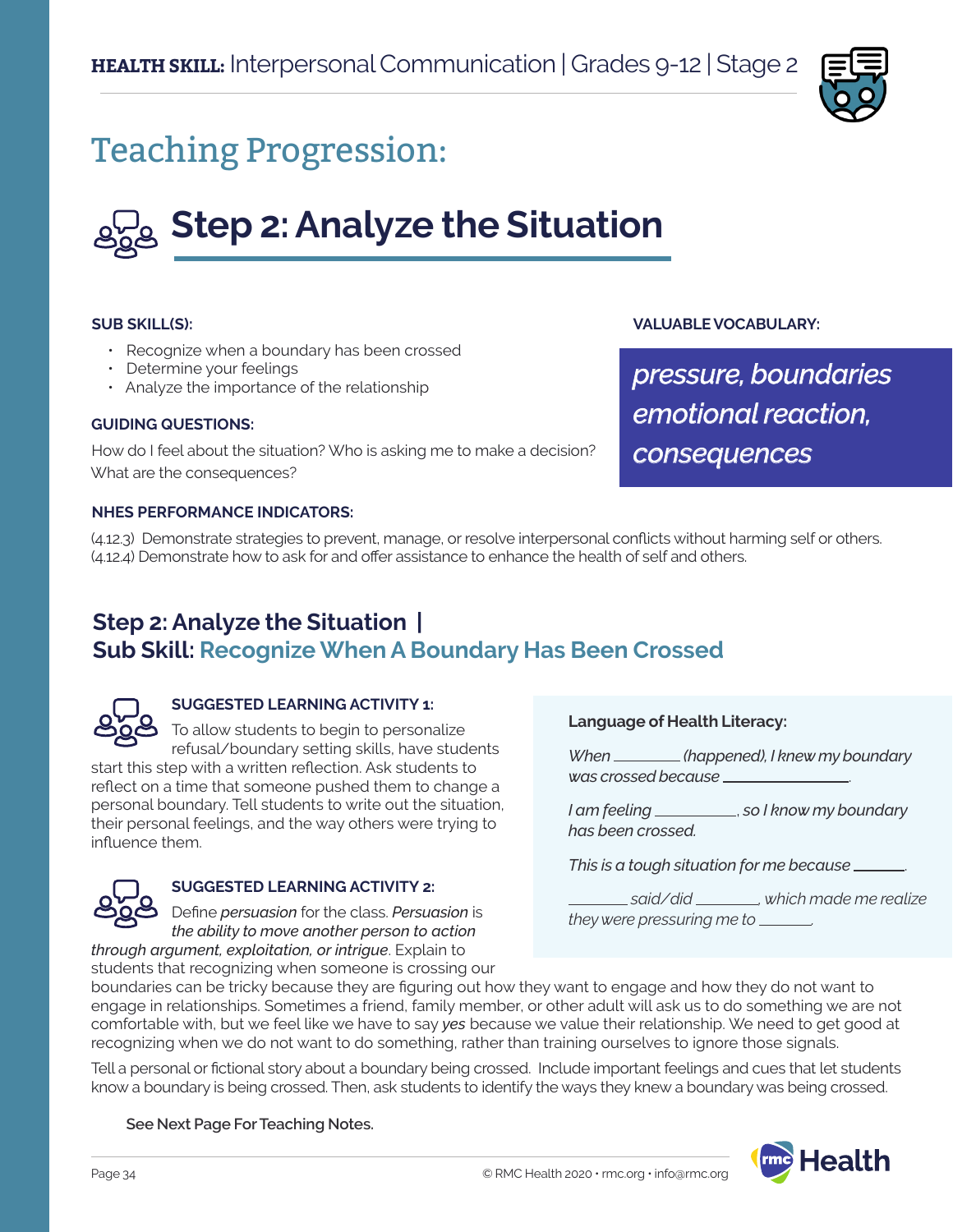

### Teaching Progression: **Step 2 | Analyze the Situation (Cont.)**

### **TEACHING NOTES:**

- This scenario should be an appropriate peer pressure situation that is relatable for a student at your school. When sharing this scenario, explain how it can be overwhelming and uncomfortable to deal with these situations.
- Some signals may include: feeling stressed or fearful, sick to their stomach, quickened heart rate, language or actions by the person.



### **SUGGESTED LEARNING ACTIVITY 3:**

Have students turn to a partner to share an example of an important boundary they hold and/or a time another person crossed that boundary. Ask students to write down the language and/or persuasive tactics the person used to change the boundary.

### **TEACHING NOTES:**

- If students do not feel comfortable sharing, provide an example they could analyze with their partner to identify the signals.
- Model and provide the *Language of Health Literacy* to support students explaining how they knew a boundary was being crossed.

### **Step 2: Analyze the Situation | Sub Skill: Determine Your Feelings**



### **SUGGESTED LEARNING ACTIVITY 1:**

Place students in pairs. Give each partner the end of a rope. Ask one student to state or write one of their identified boundaries from Step 1. Then, have the student identify ways someone may persuade them to change their boundary. As they share these strategies, have the other student pull on the

rope. Switch roles, so each partner gets an opportunity to share a boundary and experience having their boundary pulled.

After each student has had a turn, have students discuss how they feel being asked to do something unhealthy or that goes against their values. Have students think about the tension between trying to please other people and taking care of themselves. Tell students that this struggle is confusing and difficult, but encourage them to listen to their gut feeling in the situation to make the right decision.

| <b>Language of Health Literacy:</b> |  |
|-------------------------------------|--|
|-------------------------------------|--|

| This situation is making me feel __ |  |
|-------------------------------------|--|
| because_                            |  |

| My body feels | . This means |
|---------------|--------------|
| $1 \text{cm}$ |              |

| If I say no, |  |
|--------------|--|
|              |  |

*If I say yes,* .

### **TEACHING NOTES:**

- Make sure to use norms and agreements to ensure all students feel safe sharing their boundaries and identifying ways someone could challenge these boundaries.
- Use a variety of discussion protocols and strategies to ensure all students are able to engage and participate.

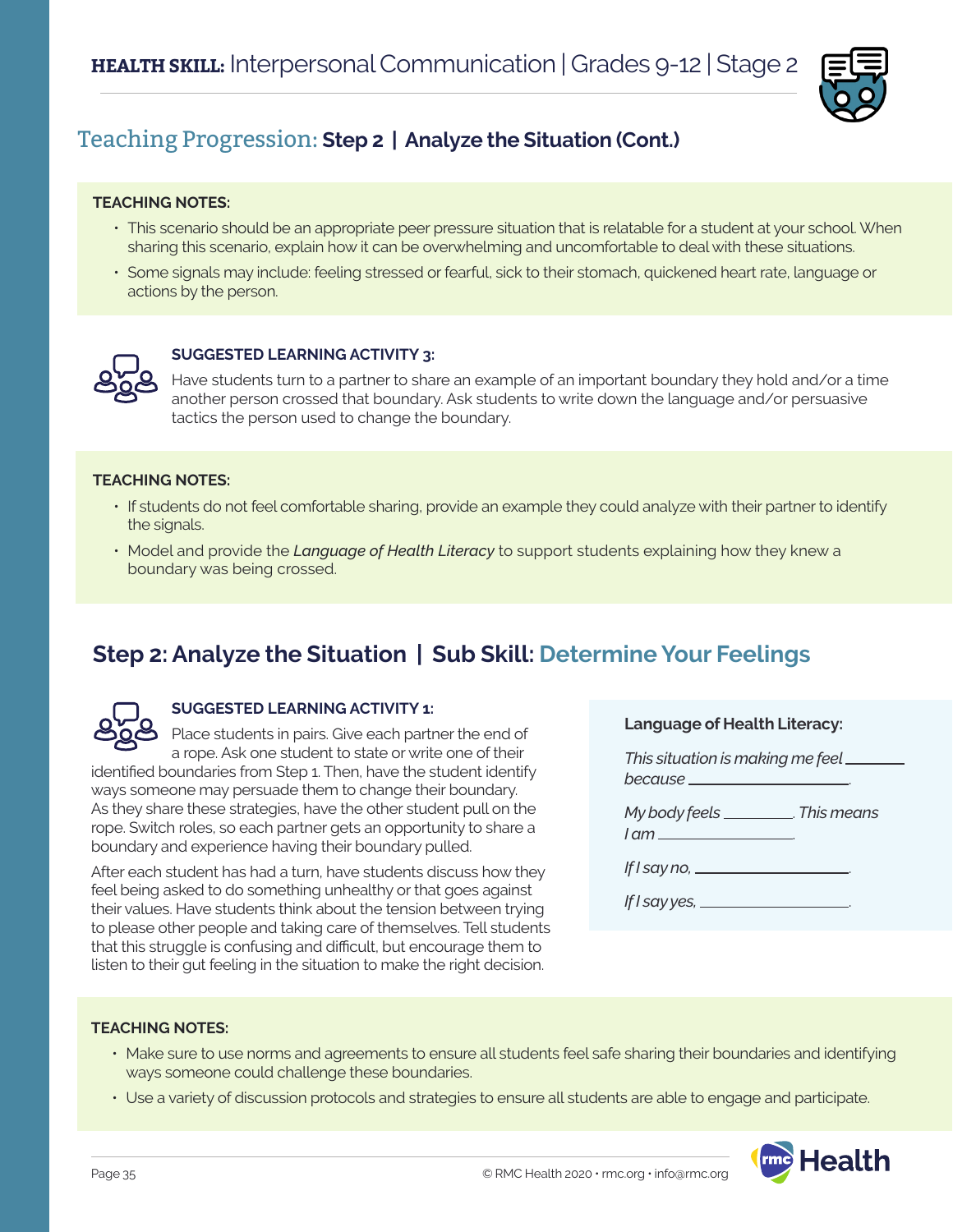

### Teaching Progression: **Step 2 | Analyze the Situation (Cont.)**

### **SUGGESTED LEARNING ACTIVITY 2:**

Explain to students that when boundaries are crossed they may feel a range of feelings and emotions. It is important to know what emotion they are feeling because this will inform how they should proceed. For example, when a boundary is crossed, they could feel nervous, scared, embarrassed, etc. Each of

these emotions will clue them in on the communication strategies needed.

Ask students to name and identify different emotions one may feel when a boundary is crossed. Define these emotions as needed for students and provide opportunities for them to develop this emotion vocabulary.



### **SUGGESTED LEARNING ACTIVITY 3:**

Give students the following questions:

- What are my emotions telling me now?
- What are the consequences in this situation?
- What do these consequences make me feel?

Explain to students that they want to have answers for these questions, so they can feel more confident when they voice their boundaries. Tell students that their physiological and emotional response should inform how they handle the situation. Encourage students to listen to their emotions when making decisions regarding their boundaries.

Have students practice answering these questions by providing them with 4-6 scenarios. Each scenario should be clear enough for students to reflect on the three previous questions. Before having students practice, model how to appropriately answer the questions with one scenario.

### **TEACHING NOTES:**

- Example Scenario: At lunch, the person you are attracted to asks you to skip 6th period to go to their house.
- Example Response to Scenario: My stomach hurts and I feel a little dizzy, which I think means I am unsure and nervous about this situation. I am definitely uncomfortable. My crush is asking me to spend time with them, and I do want to spend time with them. I don't want to hurt their feelings or make them upset. If I say yes, I know I could get caught for skipping. Also, my parents would be upset with me if they found out I went to their house without parents there. If I say no, my crush could be upset with me or think I'm lame.
- Model and provide the *Language of Health Literacy* to support students in determining their feelings.